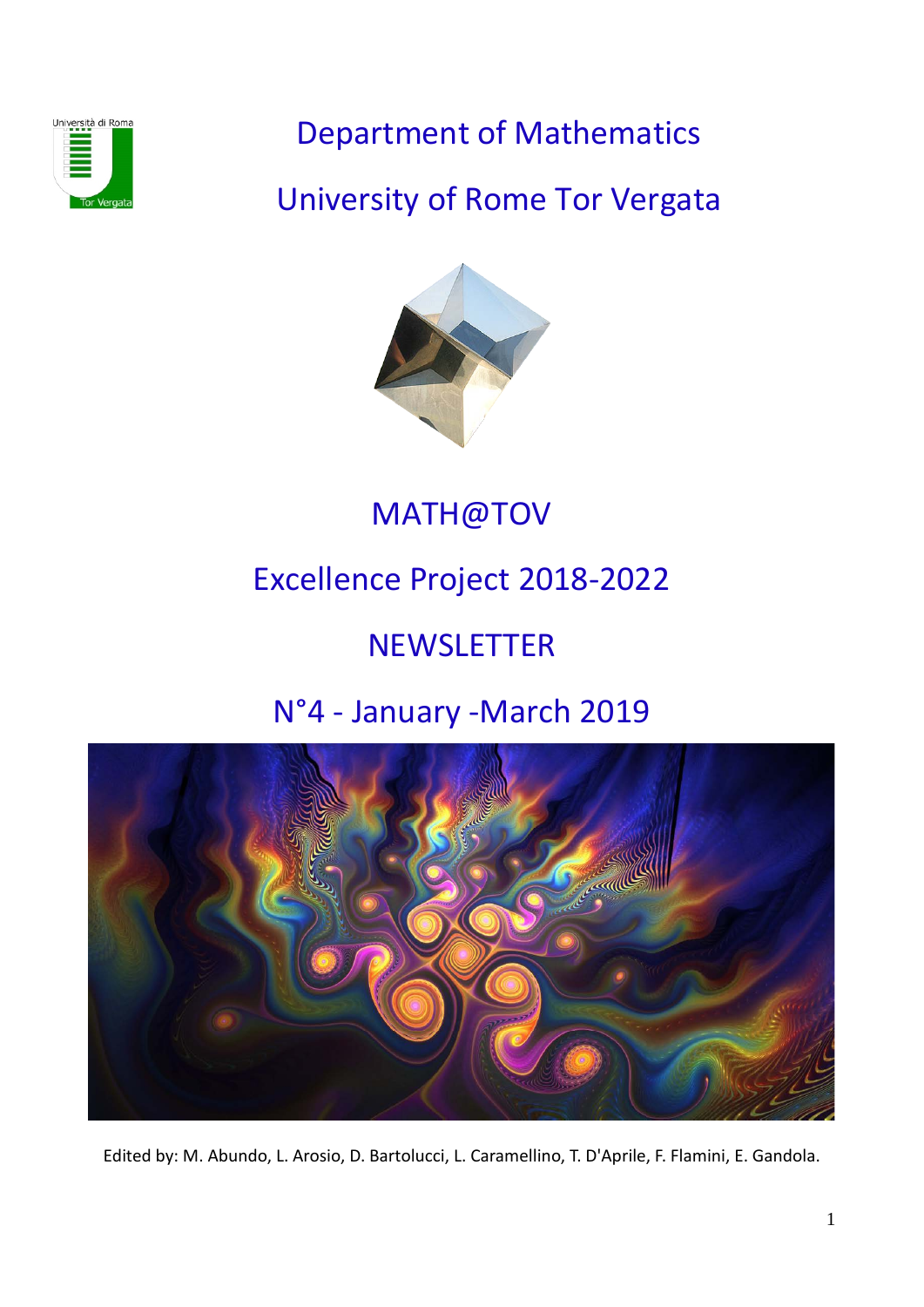## Presentation

The Department of Mathematics of the University of Rome Tor Vergata is distinguished by first class research, often motivated by applications from theoretical physics, astronomy, aerospace, finance, technology and medical science, a high level educational system, and the organization of events in the context of the so-called third mission of the University. For details we refer to the Department's website, [http://www.mat.uniroma2.it](http://www.mat.uniroma2.it/)

The Department aims to increase its leading role in research, math education and math culture. The recently awarded national Excellence Project 2018-2022, denoted by MATH@TOV, offers the opportunity to face new challenges, and its main objectives are:

- foster new collaborations between staff members on advanced research themes
- hire excellent staff members, able to participate in multiple research projects
- stimulate the interaction with excellent math groups, both in public research institutions and industry, and transform the Department into a strategic asset for the development of highly advanced mathematics and its application to specific problems
- increase the international visibility of the Department
- improve the Master and PhD Programs in Mathematics
- intensify the spreading of Math Culture.

See the web page of the projectMATH@TOV:<http://www.mat.uniroma2.it/Progetto/>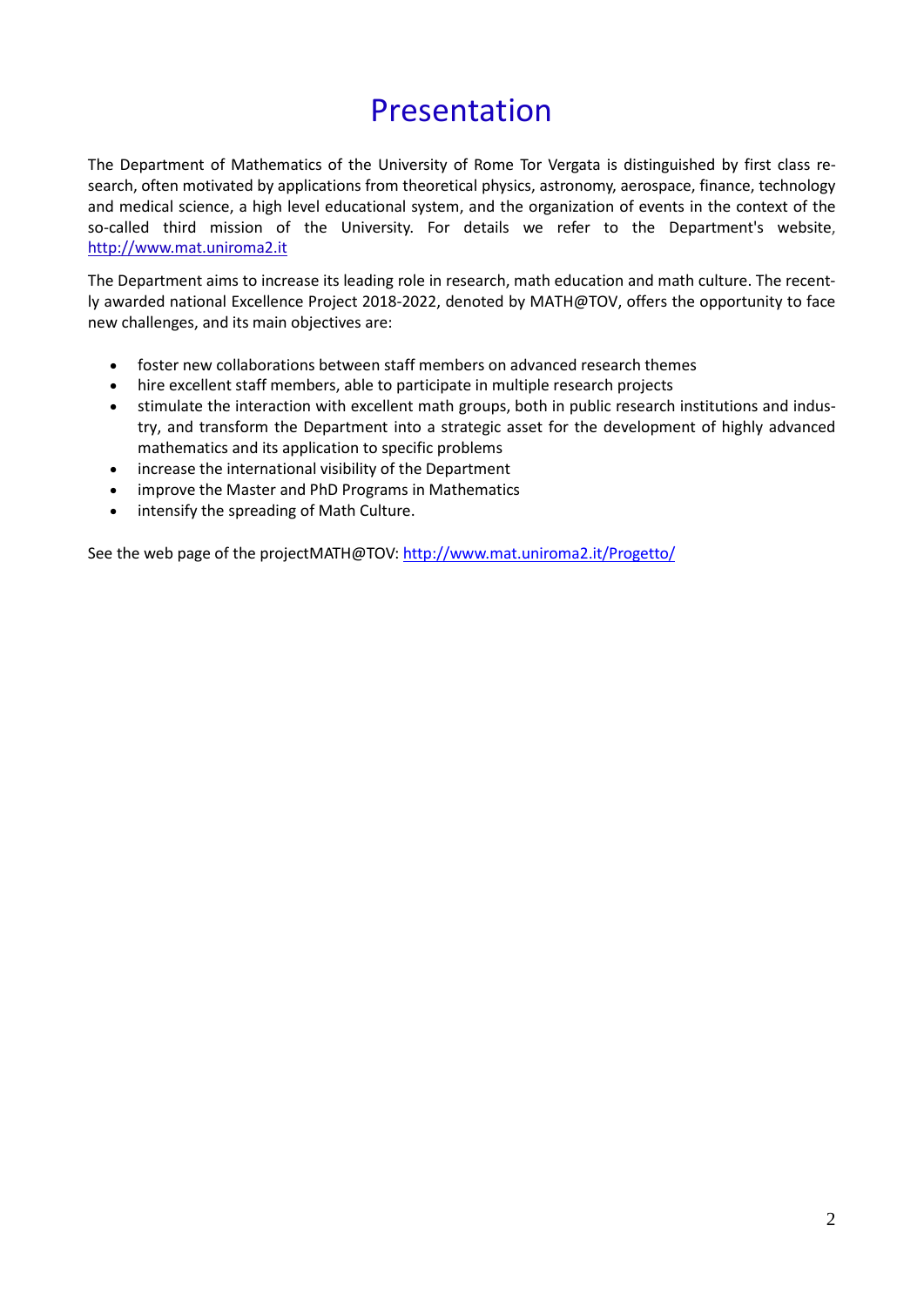## Recruitment



The MIUR Excellence Grant (CUP E83C18000100006, 2018-2022), awarded by the Mathematics Department of the University of Rome Tor Vergata (project MATH@TOV), provides funds for Assistant and Associate Professorships as well as for Postdoc Positions.

## **Professorships**

- In January 2019, Central Administration of the University confirmed 2 "Tenure-Track" Assistant Professorships (RTD-B) as follows:
	- 1 position in Probability and Mathematical Statistics (Settore concorsuale 01/A3-Settore Scientifico Disciplinare MAT/06) [http://www.uniroma2.it/ammin/cda/2019/29-01-19/10\\_8.pdf](http://www.uniroma2.it/ammin/cda/2019/29-01-19/10_8.pdf)

- 1 position in Mathematical Physics (Settore concorsuale 01/A4-Settore Scientifico Disciplinare MAT/07) [http://www.uniroma2.it/ammin/cda/2019/29-01-19/10\\_9.pdf](http://www.uniroma2.it/ammin/cda/2019/29-01-19/10_9.pdf) 

Both positions are for three years and, after evaluation, can be converted in tenured Associate Professorships; they will be opened soon and will be awarded through a public competition. Applicants must have at least three years of experience after PhD completion, and an already established research record.

• In December 2018, Central Administration of the University of Rome Tor Vergata confirmed 1 position of Associate Professor as follows:

- 1 position in Mathematical Analysis (Settore concorsuale 01/A3-Settore Scientifico Disciplinare MAT/05) [http://www.uniroma2.it/ammin/cda/2018/17-12-18/10\\_3.pdf](http://www.uniroma2.it/ammin/cda/2018/17-12-18/10_3.pdf)

The position will be awarded through a public competition.

Applicants should have an established track-record of publications in top international journals and evidence of leadership and recognition in the international academic community, including grant applications and project management. Standards of excellence in teaching are also expected. More information will appear on<http://www.mat.uniroma2.it/Progetto/recruitment.php>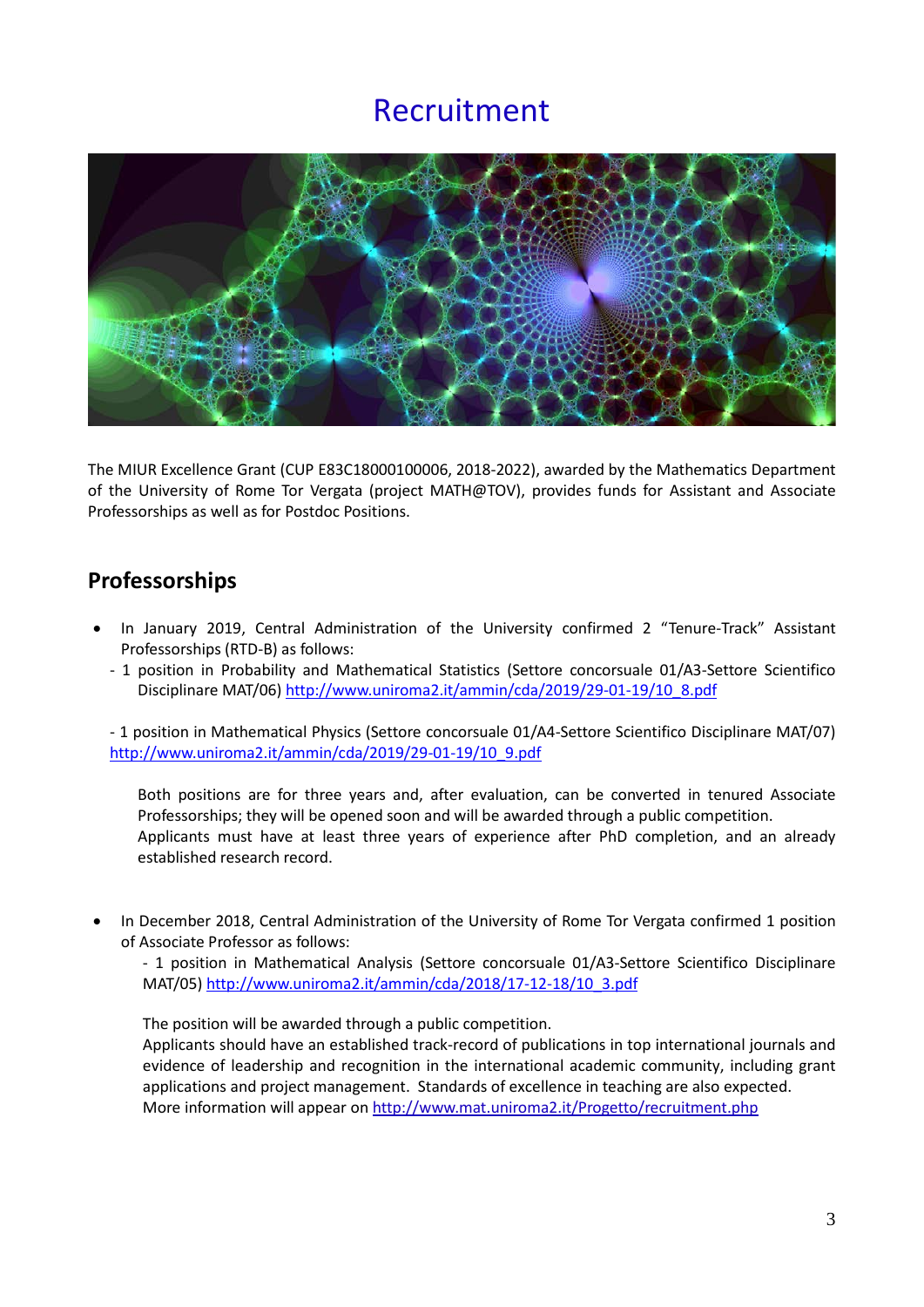• The following 2 "Tenure-Track" Assistant Professorships (RTD-B) selection procedures are in progress: 1 position in Geometry (Settore concorsuale 01/A2-Settore Scientifico Disciplinare MAT/03) [http://web.uniroma2.it/module/name/Content/newlang/italiano/action/showpage/navpath/CON/content\\_id/68633/section\\_id/6206](http://web.uniroma2.it/module/name/Content/newlang/italiano/action/showpage/navpath/CON/content_id/68633/section_id/6206)

1 position in Numerical Analysis (Settore concorsuale 01/A5-Settore Scientifico Disciplinare MAT/08). [http://web.uniroma2.it/module/name/Content/newlang/italiano/action/showpage/navpath/CON/content\\_id/68776/section\\_id/6206](http://web.uniroma2.it/module/name/Content/newlang/italiano/action/showpage/navpath/CON/content_id/68776/section_id/6206)

Both positions are for three years and, after evaluation, can be converted in tenured Associate Professorships; they will be awarded through a public competition. More information will appear on<http://www.mat.uniroma2.it/Progetto/recruitment.php>

## **Early stage researcher positions**

As part of the Marie Curie Initial Training Network, STARDUST-R, the Department of Mathematics of the University of Rome Tor Vergata offers 2 fully funded ESR positions on the following subjects:

UTV-ESR 1) Dynamics of space debris within different orbital elements regions;

UTV-ESR 2) Proper elements for Space Debris.

At the time of appointment applicants must not hold a PhD, should have no more than 4 years experience after graduation and should not have resided in Italy for more than 12 months in the last 3 years immediately before the appointment.

The selection will be on the basis of the CV and an interview (possibly via skype).

More information are available at[: http://www.stardust-network.eu/about/jobs/](http://www.stardust-network.eu/about/jobs/)

## **Postdoc positions**

The Central Administration of the University of Rome Tor Vergata confirmed the following Postdoc positions (Assegni di Ricerca - III Fascia):

- 1 position (one-year) in Numerical Analysis (Settore Scientifico Disciplinare MAT/08) Title: "Spline approximation for isogeometric analysis in aerospace design";
- 1 position (one-year) in Mathematical Analysis (Settore Scientifico Disciplinare MAT/05) Title: "P.D.E." ;

[http://web.uniroma2.it/module/name/Content/newlang/italiano/action/showpage/navpath/RIC/content\\_id/68688/section\\_id/4992](http://web.uniroma2.it/module/name/Content/newlang/italiano/action/showpage/navpath/RIC/content_id/68688/section_id/4992)

More information will appear soon on<http://www.mat.uniroma2.it/Progetto/recruitment.php>

We also congratulate:

- Dr. Anna Vidotto, winner of the two –years position in Probability and Statistics (Settore Scientifico Disciplinare MAT/06) - Title: "Geometry of random fields and astrostatistical applications";
- Dr. Eslami Peyman, winner of the one-year position in Mathematical Physics (Settore Scientifico Disciplinare MAT/07) - Title: "Statistical properties of dynamical systems".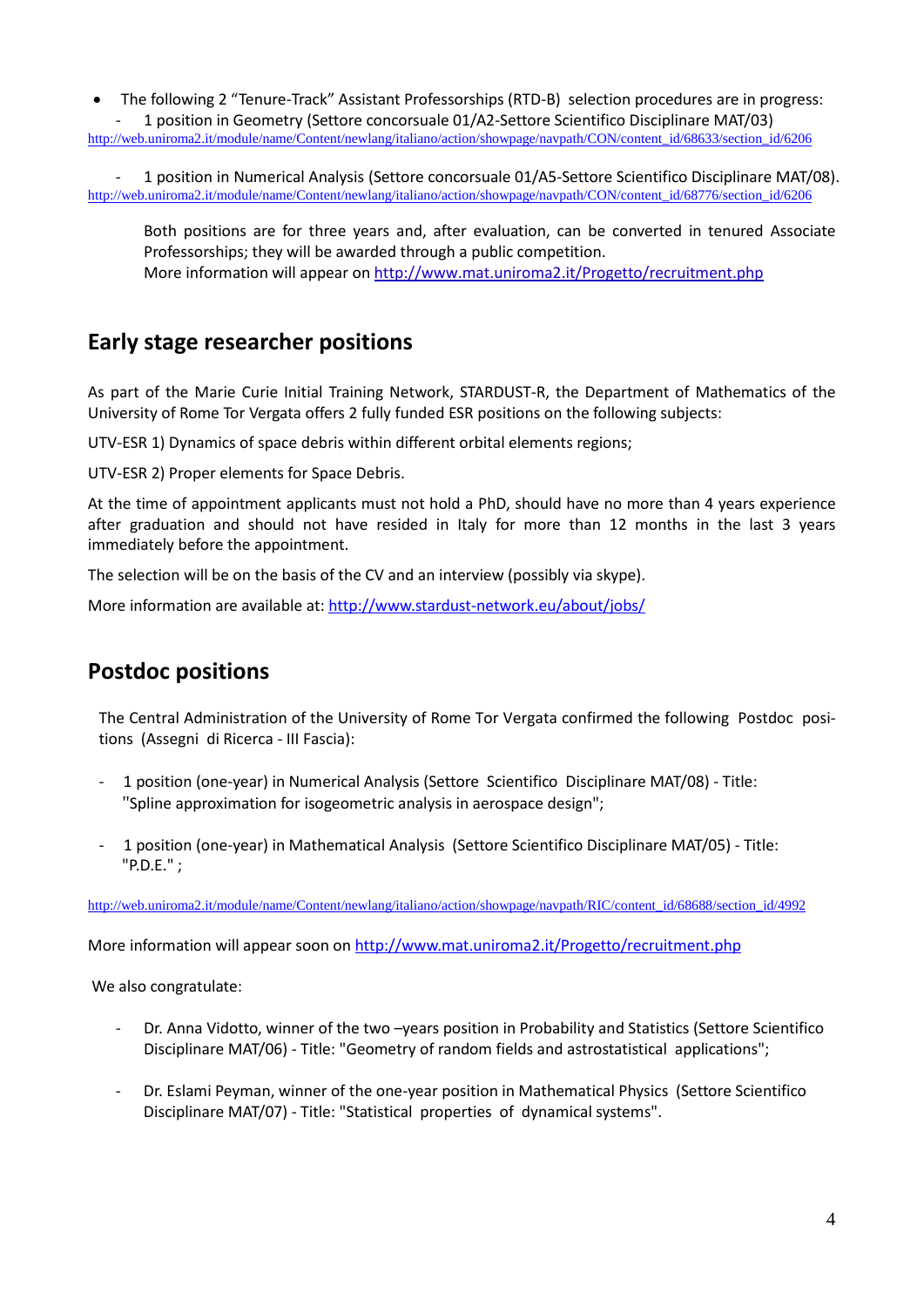## Research



### **External Research Partnership**

A meeting with external research partners has been held on January 17<sup>th</sup> 2019. Invited companies and research institution were: ASI, Igg-CNR, Thales Alenia Space, IaC/CNR and Deep Blue. Several activities and research project were planned.

## **Thematic Semesters**

During the period October 2018 - March 2019, MATH@TOV organizes a thematic semester with a series of seminar talks on the following main areas (cf. also<http://www.mat.uniroma2.it/Progetto/short-visit.php> ):

#### **Operator Algebras and Quantum Field Theory**

- Among others, we mention the following speakers: Gwyn Bellamy (Scotland),Pierre Bieliavsky (Louvain, Belgium), Detlev Buchholz (Gottingen, Germany), Ken Dykema (Texas, USA), Ghislain Fourier (Germany), Klaus Fredenhagen (Hamburg, Germany), Benoit Fresse (France), Michael Magee (UK), Ryszard Nest (Copenhagen, Denmark), Nicola Pinamonti (Genova, Italy), Wolfgang Soergel (Germany), Layla Sorkatty (Sudan).

#### **Holomorphic dynamics and geometry of complex manifolds and spaces, and their interplay**

- Amongothers, we mention the talks of Marco Abate (Pisa, Italy), Alberto Abbondandolo (Germany), Cinzia Bisi (Ferrara, Italy), Manuel Contreras (Spain), Eleonora Di Nezza (France), Hakan Samuelsson Kalm (Sweden), Likas Kosinski (Poland), Frank Kutzchebausch (Switzerland), Fulvio Ricci (SNS Pisa, Italy), Tatsuo Suwa (Japan), Adriano Tomassini (Parma, Italy), Erlend Wold (Norway), Andrew Zimmer (USA).

#### **Mathematical techniques for Earth and Space Science**

Among others, we mention the following speakers: Anna Maria Cherubini (Italy), Cristel Chandre (France), Guido Ciraolo (France), Yabebal Fantaye (South Africa), Helene Frankowska (France), Catalin Gales (Romania), M. Patrick Martinez (France), Sokol Ndreca (Brazil), Rocio Isabel Paez (Italy), Alicia Simon-Petit (France), Espen Sande (Norway), Giovanna Tinetti (UK).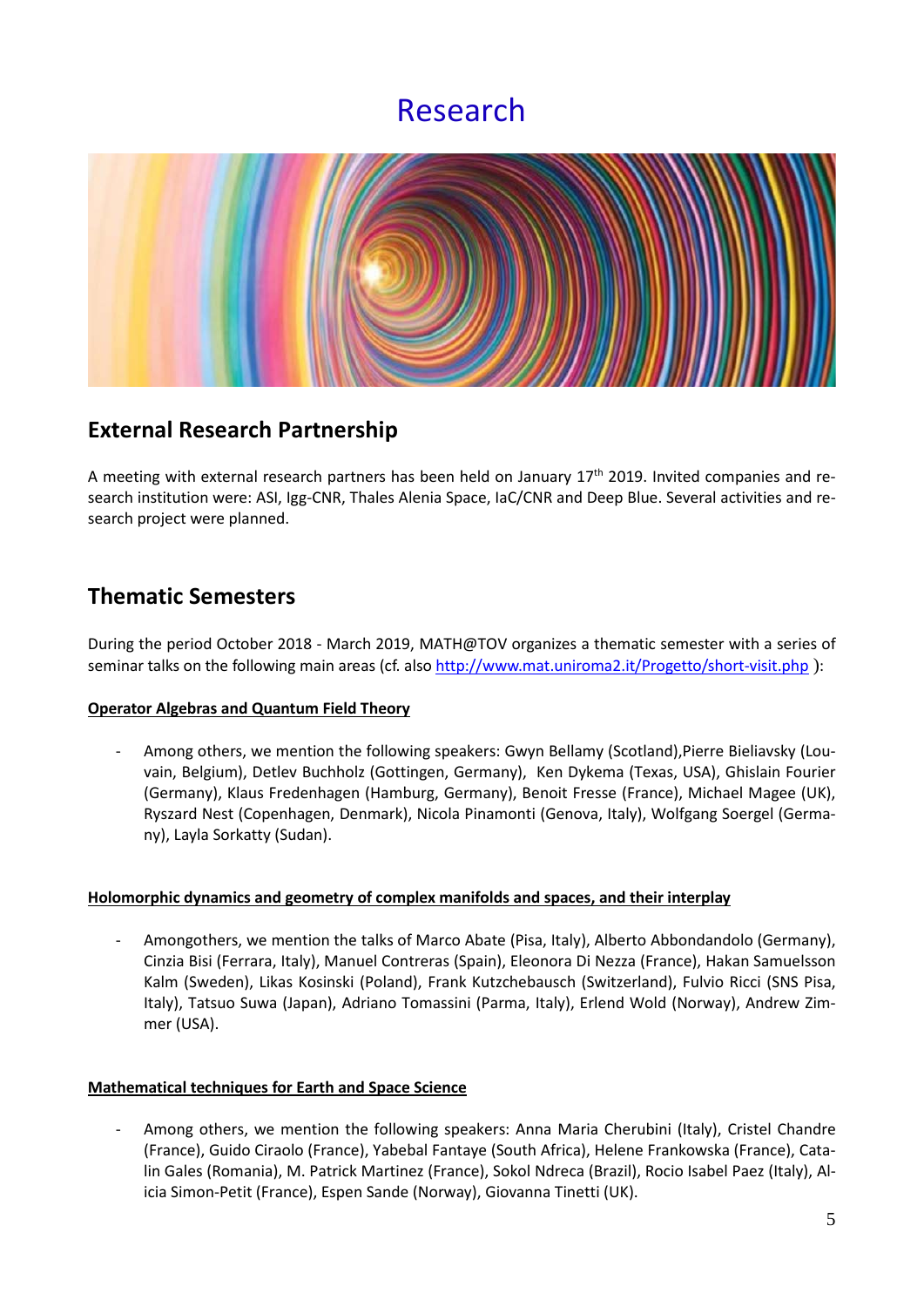#### **PDE's of Liouville type in Physics and Geometry**

Within MATH@TOV we mention, among others, Marcello Lucia (CUNY New-York, USA), Zheng Huang (CUNY New-York, USA), Masayasu Mimura (Japan), Jingang Xiong (Beijing Normal Univ.). They will deliver seminars on the immersion problem for minimal surfaces.

### **Conferences and Workshops**

MATH@TOV is funding a wide activity of conferences/workshops/advanced lecture series/schools. Recent and next events are listed below.

**1) Mini Workshop - Symulations of Plasma Dynamics in Tokamaks.** Link:<http://www.mat.uniroma2.it/Progetto/Eventi/2019/Ideas2019/ideas2019.php> Venue and Period: Department of Mathematics, University of Rome Tor Vergata, January 23, 2019

#### **Invited Speakers**

- Cristel Chandre (U. Aix-Marseille, France)
	- o Title: "A brief introduction to gyrokinetics"
- Philippe Ghendrih (Commissariat à l'énergie atomique Institut de Recherche sur la Fusion par confinement Magnétique, Cadarache, France)
	- o Title: "Kinetics and gyrokinetics to understand turbulent heat transport in burning thermonuclear plasmas"
- Ahmed Ratnani (Max Planck Institute for Plasma Physics, Germany)
	- o Title: "Challenges in the numerical simulation of MHD"

#### **Scientific and Organizing Committee**

M. Bertsch, U. Locatelli, C. Manni, F. Pelosi, H. Speelers

#### **2) Mini Workshop - The Geometry of Random Fields**

Venue and Period: Department of Mathematics, University of Rome Tor Vergata, January 25, 2019

#### **Invited Speakers**

- Dmitry Belyaev (Oxford University, UK)
	- o Title: "Geometry of smooth Gaussian fields and percolation"
- Igor Wigman (King's College London, UK)
	- o Title: "Points on nodal lines with given direction"
- Anne Estrade (U. Paris Descartes, France)
	- o Title: "On Berry's dislocation lines in 3D framework"
- Maurizia Rossi (Università di Pisa, Italy)
	- o Title: "Nodal lengths of random spherical harmonics"

#### **3) Workshop - DYNAMICAL SYSTEMS: FROM GEOMETRY TO MECHANICS**

Link[:http://www.mat.uniroma2.it/Progetto/Eventi/2019/Bridge2019/bridge2019.php](http://www.mat.uniroma2.it/Progetto/Eventi/2019/Bridge2019/bridge2019.php) Venue and Period: Department of Mathematics, University of Rome Tor Vergata, February 5-8, 2019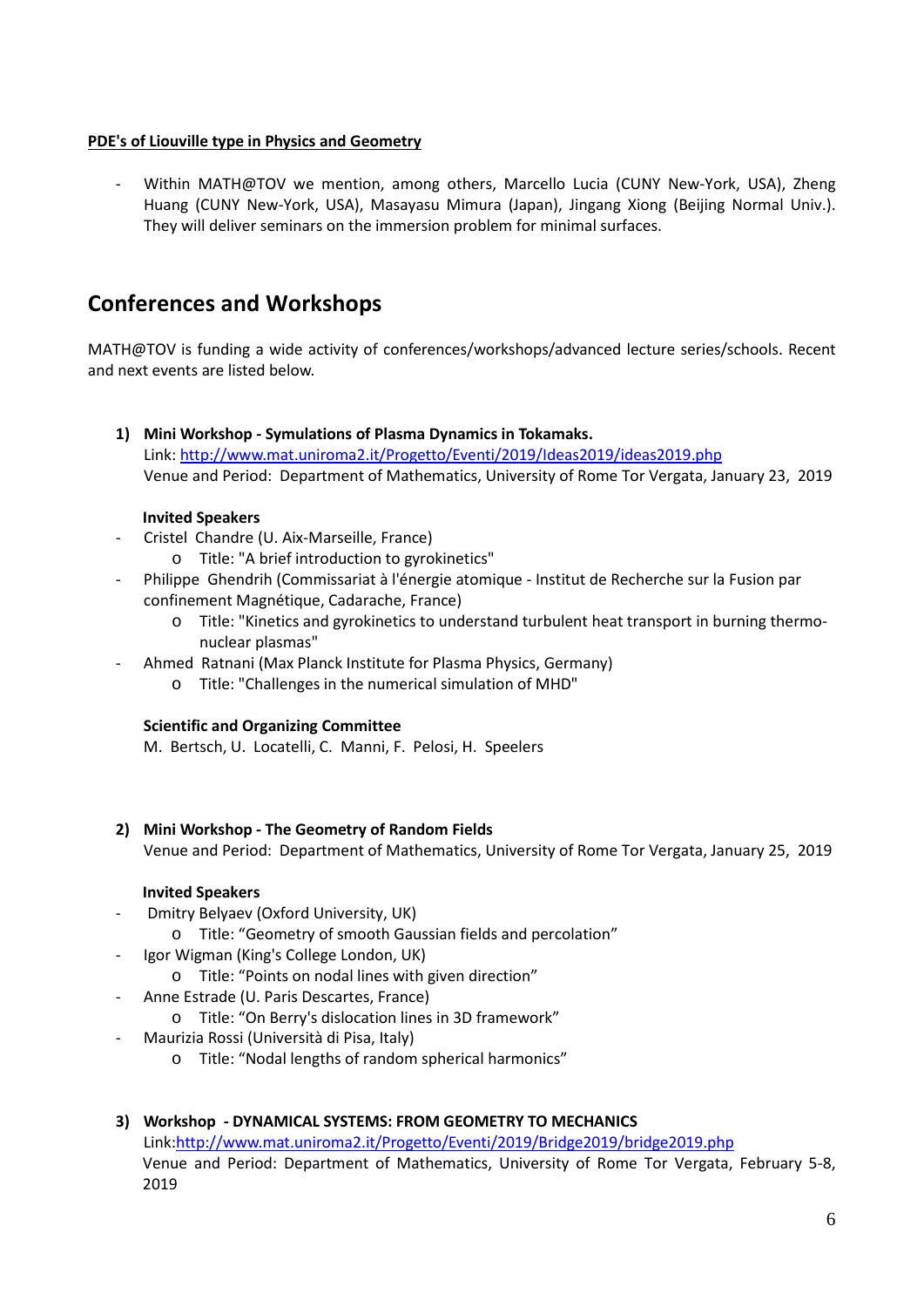This workshop aims to provide a forum for discussion, exchange and collaboration on the most recent advances in dynamical systems, from different perspectives. Addressed topics include: Complex Dynamics, Ergodic Theory, Hamiltonian and Symplectic Dynamics, Smooth dynamics, Topological Dynamics.

#### **Invited Speakers**

- Marie-Claude Arnaud (Université d'Avignon, France)
- Viviane Baladi (IMJ-PRG, Sorbonne Université, France)
- Eric Bedford (Stony Brook University, United States of America)
- Pierre Berger (Université Paris 13, France)
- Rafael de la Llave (Georgia Institute of Technology, United States of America)
- Santiago Diaz Madrigal (Universidad de Sevilla, Spain)
- Christos Efthymiopolus: (Academy of Athens, Greece)
- Nuria Fagella (Universitat de Barcelona, Spain)
- Albert Fathi (Georgia Institute of Technology, United States of America)
- John Erik Fornaess (Norwegian University of Science and Technology, Norway)
- Vadim Kaloshin (University of Maryland, United States of America)
- Stefano Luzzatto (Abdus Salam International Centre for Theoretical Physics (ICTP), Italy)
- Stefano Marmi (Scuola Normale Superiore di Pisa, Italy)
- Gabriella Pinzari (Università degli Studi di Padova, Italy)
- Jasmin Raissy (Université de Toulouse, France)
- David Sauzin (CNRS-IMCCE, France)
- Tere M-Seara (Universitat Politécnica de Catalunya, Spain)
- Amie Wilkinson (University of Chicago, United States of America)

#### **Scientific and OrganizingCommittee**

F. Bracci, A. Celletti, C. Liverani, A. Sorrentino

#### **4) Workshop - 43RD LQP. FOUNDATIONS AND CONSTRUCTIVE ASPECTS OF QFT.**

Link: <https://sites.google.com/view/43-lqp> Venue and Period: Galileo Galilei Institute, Florence, Italy, February 20-22, 2019

The workshop is particularly directed to young researchers and PhD students; it will be held at the *Galilei Institute* in Florence, within the collaboration frame between the *Center for Mathematics and Theoretical Physics* of our Department and the *National Institute for Nuclear Physics.* 

#### **Scientific and Organizing committee**

M. P. Lombardo (INFN, Florence), R. Longo (Rome Tor Vergata), V. Morinelli (Rome Tor Vergata), G. Morsella (Rome Tor Vergata), G. Ruzzi (Rome Tor Vergata)

#### **5) Workshop - MATHEMATICAL MODELS AND METHODS IN EARTH AND SPACE SCIENCES**

Link:<http://www.mat.uniroma2.it/Progetto/Eventi/2019/Mmmess19/mmmess19.php> Venue and Period: Department of Mathematics, University of Rome Tor Vergata, March 19-22, 2019

The workshop aims to provide a forum for discussion, exchange and collaboration on the most recent mathematical developments in earth and space sciences. Addressed topics include: mathematical models for space debris and air traffic stability of planets and satellites data analysis in cosmology, numerical techniques in plasma physics, uncertainty quantification, mathematical models in climatology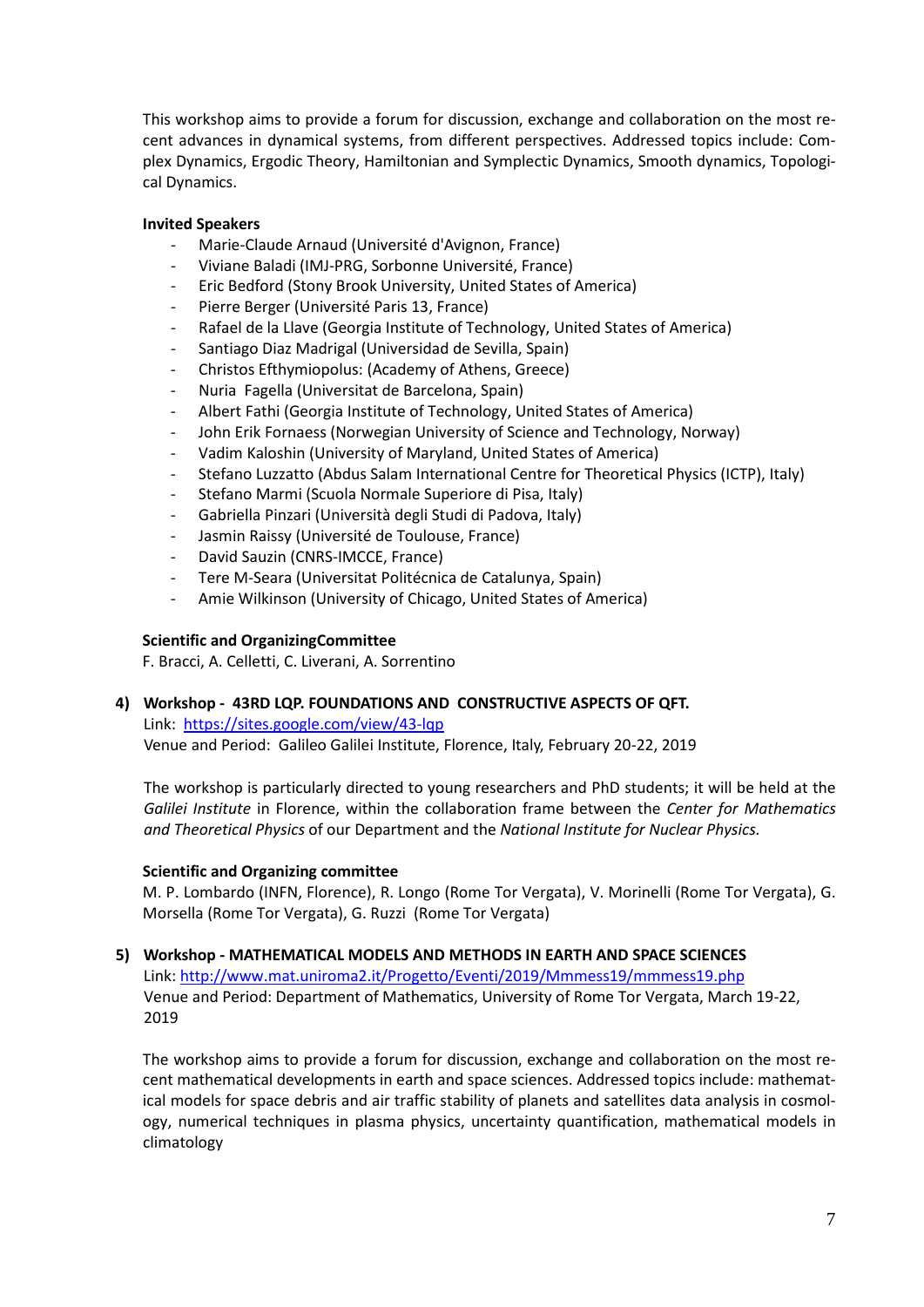#### **Invited Speakers**

- Ethan Anderes (University of California at Davis, USA)
- Annalisa Bracco (Georgia Institute of Technology, USA)
- Camilla Colombo (Politecnico di Milano, Italy)
- Tor Dokken (SINTEF, Norway)
- Giovanni Gronchi (Università di Pisa, Italy)
- Àngel Jorba (Universitat de Barcelona, Spain
- Angela Kunoth (Universität zu Köln, Germany)
- Daniela Mansutti (IAC-CNR, Roma, Italy)
- Patrick Martinez (Université Toulouse III Paul Sabatier, France)
- Jason McEwen (University College, London, UK)
- Salvatore Miccichè (Università di Palermo, Italy)
- Gianluca Polenta (Agenzia Spaziale Italiana, Italy)
- Antonello Provenzale (IGG-CNR, Pisa, Italy)
- Eric Sonnendrücker (IPP, Garching, Germany)
- Jean-Luc Starck (CEA, Paris-Saclay, France)
- Emmanuel Trélat (Sorbonne Université Paris 6, France)
- Massimiliano Vasile (University of Strathclyde, Glasgow, UK)

#### **Scientific and OrganizingCommittee**

M. Bertsch, P. Cannarsa, A. Celletti, C. Manni, D. Marinucci, M. Picardello, B. Scoppola, A. Sorrentino, H. Speleers

### **Advanced Lecture Series, Scientific Schools**

- **1) School (Advanced Lectures) - "The Interplay of Geometric Modelling and Numerical Analysis of PDEs. A short course by Annalisa Buffa"** Link: [http://www.mat.uniroma2.it/~dott/Buffa.html](http://www.mat.uniroma2.it/%7Edott/Buffa.html) Venue and Period: Department of Mathematics, University of Rome Tor Vergata, January 25-26, 2019
- **2) School (Advanced Lectures) - "Variational Approaches in PDE's"** Link: http://www.mat.uniroma2.it/~ricerca/analis/Scuola\_Marzo\_2019/ Venue and Period: Department of Mathematics, University of Rome Tor Vergata, March 13-14, 2019

Registration is necessary for organizational purposes; applicants should use the web-page: [http://www.mat.uniroma2.it/~ricerca/analis/Scuola\\_Marzo\\_2019/home.html](http://www.mat.uniroma2.it/%7Ericerca/analis/Scuola_Marzo_2019/home.html)

#### Courses:

- Thomas Bartsch(Universität Gießen, Germany)
	- o Title: "Normalized solutions of nonlinear Schrödinger equations and systems"
- Tristane Riviere (ETH Zurich, Switzerland)
	- o Title: "Minmax methods for the area of surfaces"

#### Short talks:

- Dario Mazzoleni (U. Cattolica di Brescia, Italy)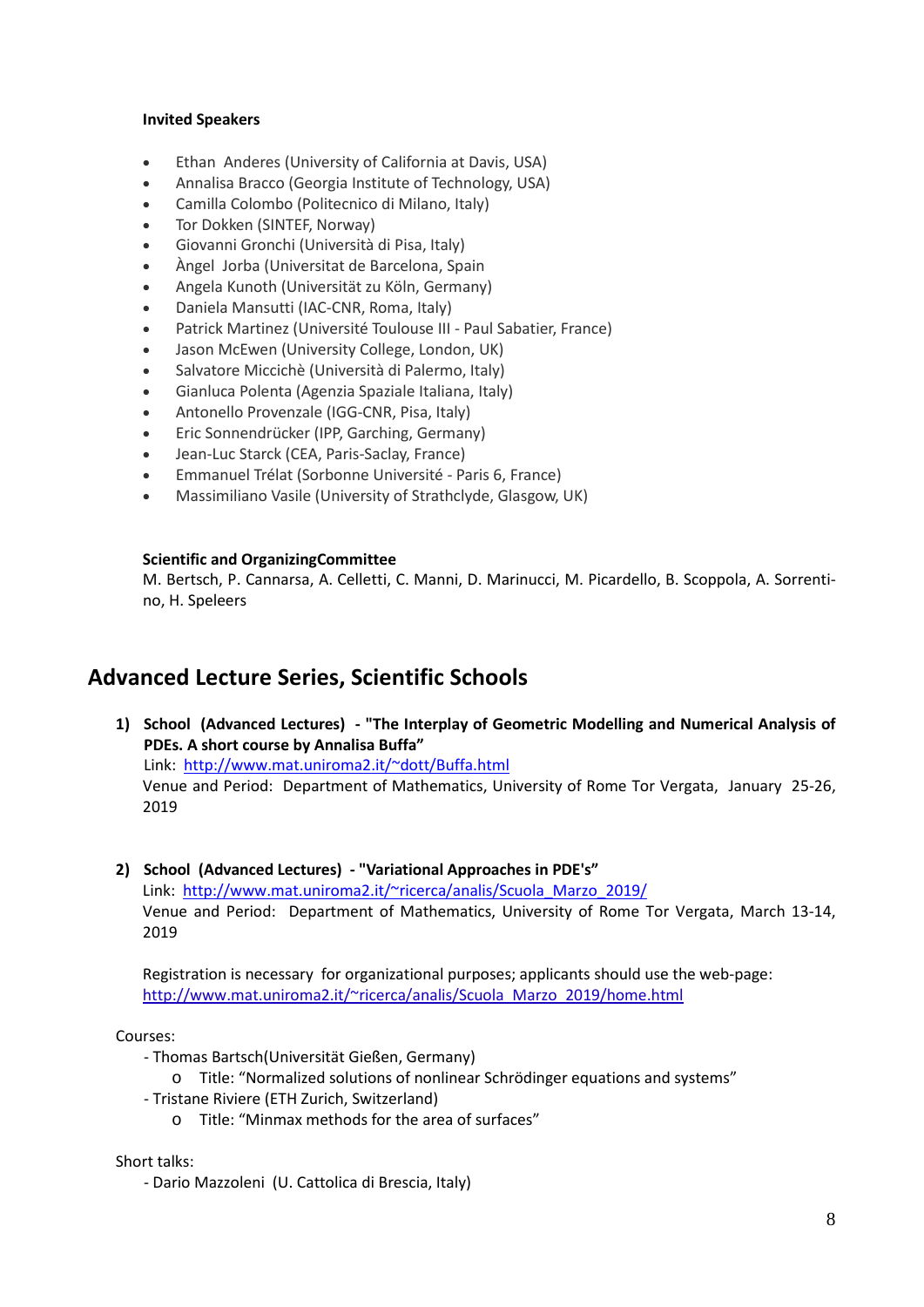- o Title: "Asymptotic spherical shapes in some spectral optimization problems"
- Roberta Musina (U. Udine, Italy)
	- o Title: "Some advances on Arnold's problem about the existence of multiple geodesics"
- Alessandro Pigati (ETH Zurich, Switzerland)
	- o Title: TBA
- Pieralberto Sicbaldi (U. Granada, Spain)
	- o Title: "Overdetermined elliptic problems in exterior domains"

#### **Scientific and OrganizingCommittee**

R. Molle, G. Tarantello, G. Verzini

## **Publications**

Publications realized, within the excellence Department project MATH@TOV, by members of the Department and their co-authors during the first year of the project have been listed in the web-page <http://www.mat.uniroma2.it/Progetto/publications.php>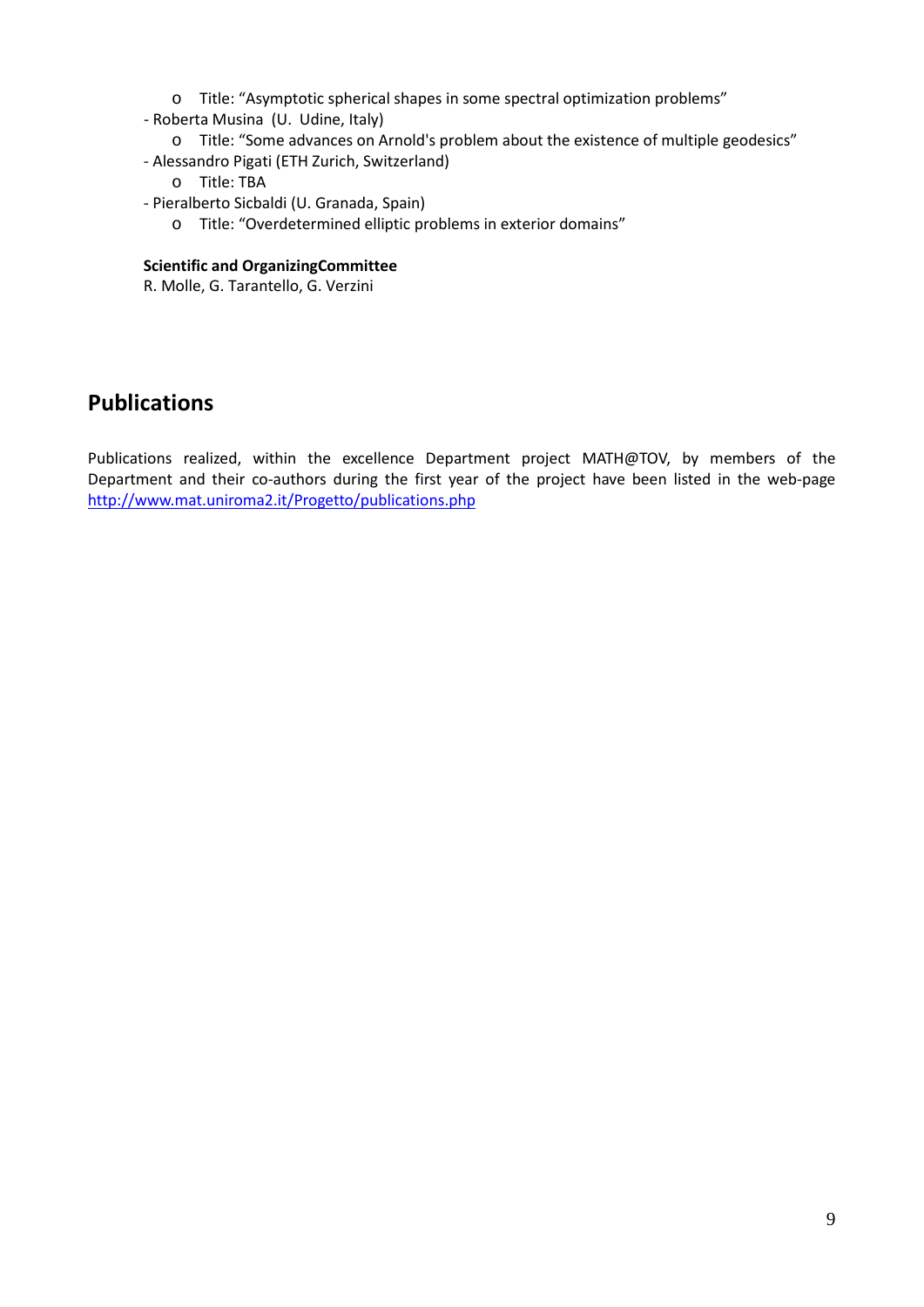# High level teaching activities



## **Curriculum of Excellence**

MATH@TOV provided funds for students enrolled in the Curriculum of Excellence of the Master Programme in Pure and Applied Mathematics at "Tor Vergata". The following students have been admitted to the Curriculum of Excellence:

- Denis DELL'ARA (INdAM scholarship winner);
- Giacomo GIORGIO (INdAM scholarship winner);
- Roberta RELLA.

## **PhD School in Mathematics - Courses**

Special courses for the Ph.D. School in Mathematics, to be held in the period April-October 2019, organized within the excellence Department project MATH@TOV are the following:

- Vlad Bally (Université Paris-Est, France)
	- o Title: "Malliavin calculus and regularity properties" (Probability theory and Statistics, PDE)
	- Barbara Bolognese (University of Sheffield, UK)
		- o Title: "Introduction to Bridgeland stability and applications" (Algebraic Geometry)
- Sylvain Cappell (New York University, USA)
	- o Title: "Theories of characteristic classes for singular varieties and their roles and computations in geometrical topology and algebraic geometry" (Algebraic Geometry)
- DejanSlepcev (Carnegie-Mellon University, USA)
	- o Title: "Variational problems of Machine Learning and their continuum limits" (PDE)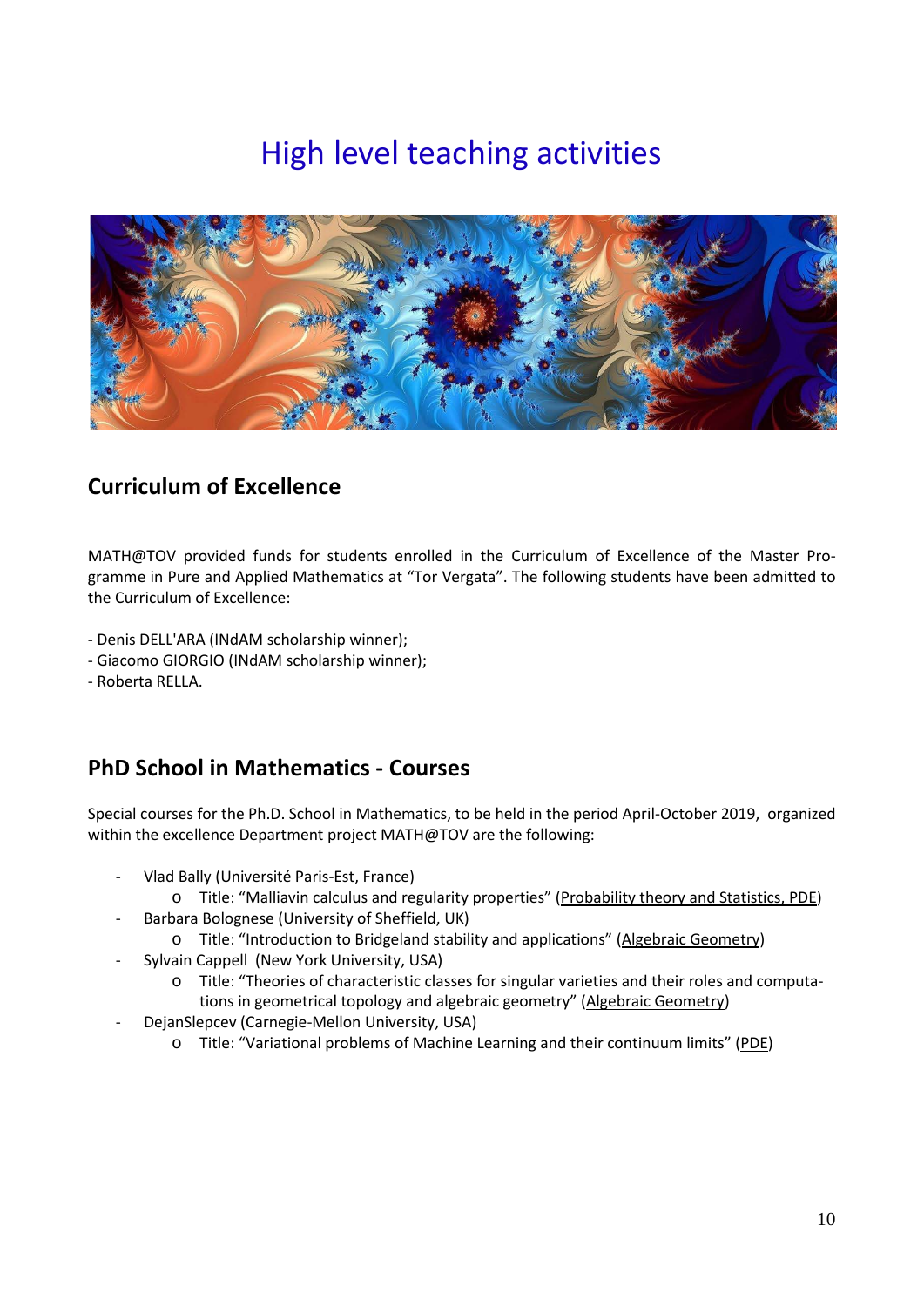## General Activities



MATH@TOVis also meant to fund renovations of rooms/laboratories of the Department, acquisition of modern equipment, research books, etc. The list below covers some of the activities in the first year of the project.

- BUILDING:

During the period Jan-March 2019 the following renovation works has been completed.

- o Extension of "Dal Passo" room, with sliding panels;
- o "Photographic Laboratory"renovation;
- o "Computing Center Area"renovation, where the multi-core "Single System Image" will be located for CPU parallel computing;
- o Realization of a "Department Common Room".
- SOFTWARE:

it is now possible to install and use *Mathematica* on desktops or laptops connected to the University network. The procedure is still under experimental evaluation, however installation on PCs of an IT laboratory classroom have been worked.

COMPUTATIONAL EQUIPMENT:

2 chassis, each of which equipped with 4 processors, for a total of 144 cores, which can be used in parallel. It is reasonable to expect that this new resource will be fully available for the end of April/ early May. The architecture of the "single system image" machine is absolutely modular and can be expanded in the future by purchasing other chassis with similar characteristics of the first two.